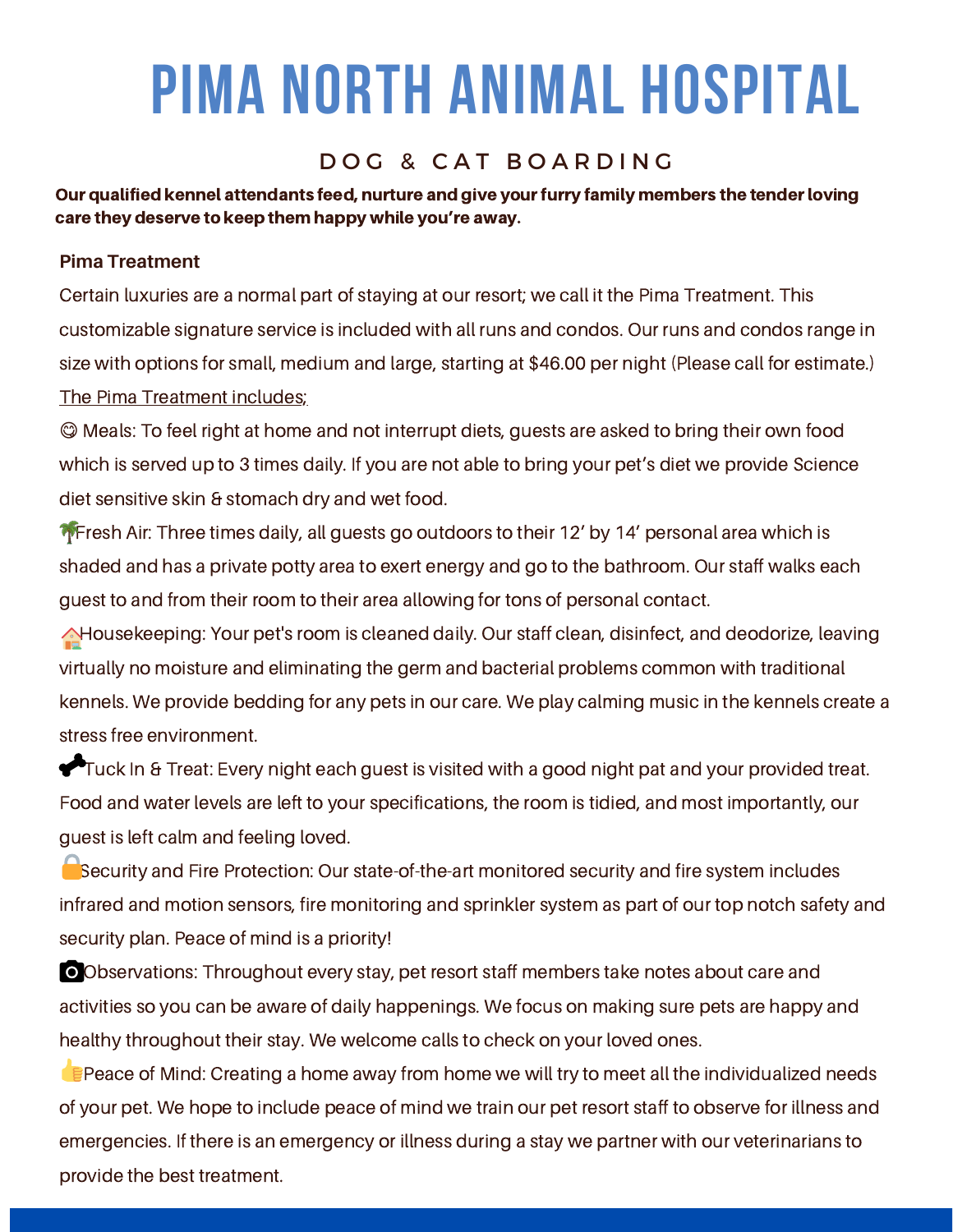## DOG & CAT BOARDING

### **Vaccination Requirements**

The health and well-being of our Guests is of the utmost importance to us at Pima North. The following preventive requirements from a licensed veterinarian are required prior to admittance for any and all services provided at Pima North Boarding:

**Dogs:** - Rabies, DHPP (Distemper, Hepatitis, Parvovirus, Parainfluenza),Bordetella Flea/Tick Prevention (monthly application performed by us, or proof of purchase required)

**Cats:** Indoor Cats: Rabies, FVRCP Outdoor Cats: Rabies, FVRCP, and Flea/Tick Prevention (monthly application performed by us, or proof of purchase required)

All requirements can be completed with a current physical exam with our veterinarians, please call to schedule an exam during your check-in date.

\*\*Any exceptions to preventive requirements (i.e. puppies, age, or condition) must have a letter from a veterinarian.

### **Concierge Services**

Our concierge services are creatively designed to mimics your pet's day at home and to let you pamper them while they are staying at the resort.

- $\mathbb{R}^N$ Personal Play Time: Schedule your pet for some personal playtime, we will customize their 15 minutes of time for extra walking, play or cuddles. We have outdoor areas and an indoor playroom to give your pet that extra love and attention. (\$22.50 additional dog \$14.75) Purr Time for our Feline friends \$17.00
- $\langle \cdot \rangle$  Medications: Our resort staff are trained to administer and record giving pet medications and supplements. Pills, liquid medicines, and insulin shots can all be administered by Pima North staff. Guests requiring medications receive attention and administration of medicines by a staff member through any "creative" methods that may be required per your instructions. We charge \$0 per medication administration. We charge \$38.00/per day for diabetic management. We can provide peanut butter pill pockets. Please pack in original packaging!
- $\chi_{\omega}$  Frosty Paw Treat: A yummy afternoon treat, surprise your pet with a special treat. Frozen treats are a great way to provide mental stimulation to your pet's day! \$10.25
- $\langle \cdot, \cdot \rangle$  Bath & Towel Dry: Heading home clean and fresh, request a departure bath for your pet. We provide hypoallergenic shampoo and make sure your pet goes home smelling and looking good! \$23.75-\$64.25
- $\chi_{\rm{2}}$  Pedicure (\$22), Teeth brushing (\$10.25), Anal Gland Expression (\$35), Full Service Grooming (Price based on breed/request). \*\*Prices subject to change, please call for current estimate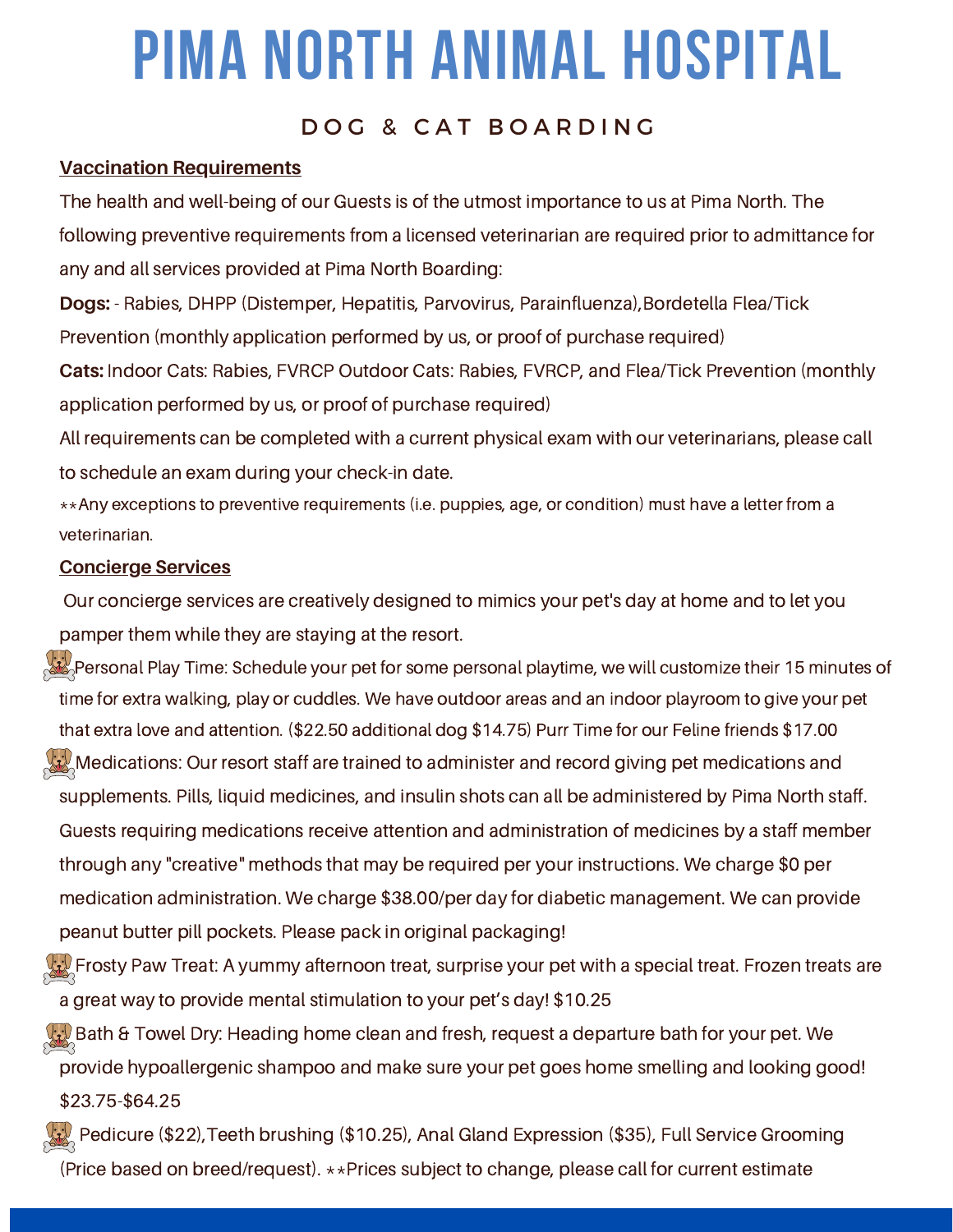## **Pet Resort Service Menu** DOG & CAT BOARDING

### Boarding Rates

The rates listed below reflect overnight fees.

| <b>W</b> Dog Suites:           | <b>1st Pet</b> | 2nd Pet (same suite) |
|--------------------------------|----------------|----------------------|
| Boarding Run Small (3' by 6')  | \$46.25        | \$41.75              |
| Boarding Run Medium (3' by 8') | \$48.75        | \$41.75              |
| Boarding Run Large (4' by 8')  | \$56.75        | \$41.75              |
| <b>Nog Condos:</b>             |                |                      |
| <b>Condo MD</b>                | \$34.75        | \$31.25              |
| Condo LG                       | \$38.25        | \$31.25              |
| <b>Condo XL</b>                | \$42.75        | \$31.25              |
| <b>K Cat Rates:</b>            |                |                      |
| <b>Cat Condo</b>               | \$34.75        | \$18.00              |

### **Daycare Rates:** Day Boarding \$36.75

The daycare rates apply during normal business hours Monday- Saturday

### **Additional Concierge Services**

| • <sup>2</sup> •Playtime for Dogs - 15 Minutes \$23.75                                                                                                                                                                                                                                                                                                                                                                           |                                                                                                                                                                                                                                               |
|----------------------------------------------------------------------------------------------------------------------------------------------------------------------------------------------------------------------------------------------------------------------------------------------------------------------------------------------------------------------------------------------------------------------------------|-----------------------------------------------------------------------------------------------------------------------------------------------------------------------------------------------------------------------------------------------|
| Playtime - Additional Dog \$14.75                                                                                                                                                                                                                                                                                                                                                                                                |                                                                                                                                                                                                                                               |
| **Play or Purr Time for Cats \$17.00<br>SPotty Break \$14.50<br><b>SASE FROSTS PAW Treat \$10.50</b><br>Medication Administered - No Charge \$0<br>***Injectable Meds Administered - Daily \$25.25<br><b>S26</b> Diabetic Medicating-Daily \$38<br>SeoKennel Bath (by size) \$23.75-64.25<br>Brush Teeth (while boarding) \$10.25<br>***Nail Trim - Kennel \$22.00<br>•• Full Groom by Groomers (estimate can be requested) \$\$ | <b>Hours of Operation:</b><br>Monday-Friday 9am-6pm<br>Saturday: 8am-1pm<br>Last check-in 30 minutes before close<br>Daycare M-F 7:00am-5:30pm<br><b>Weekend Pickup:</b><br>Saturday 4:00-4:30pm<br>Sunday 9:30-10am or<br>Sunday 4:00-4:30pm |
| Administration of Frontline (requirement*) \$29.25                                                                                                                                                                                                                                                                                                                                                                               |                                                                                                                                                                                                                                               |

### **8864 E Pinnacle Peak Rd Scottsdale AZ 85255 Main: 480-563-5432 Weekend Boarding: 480-372-0797**